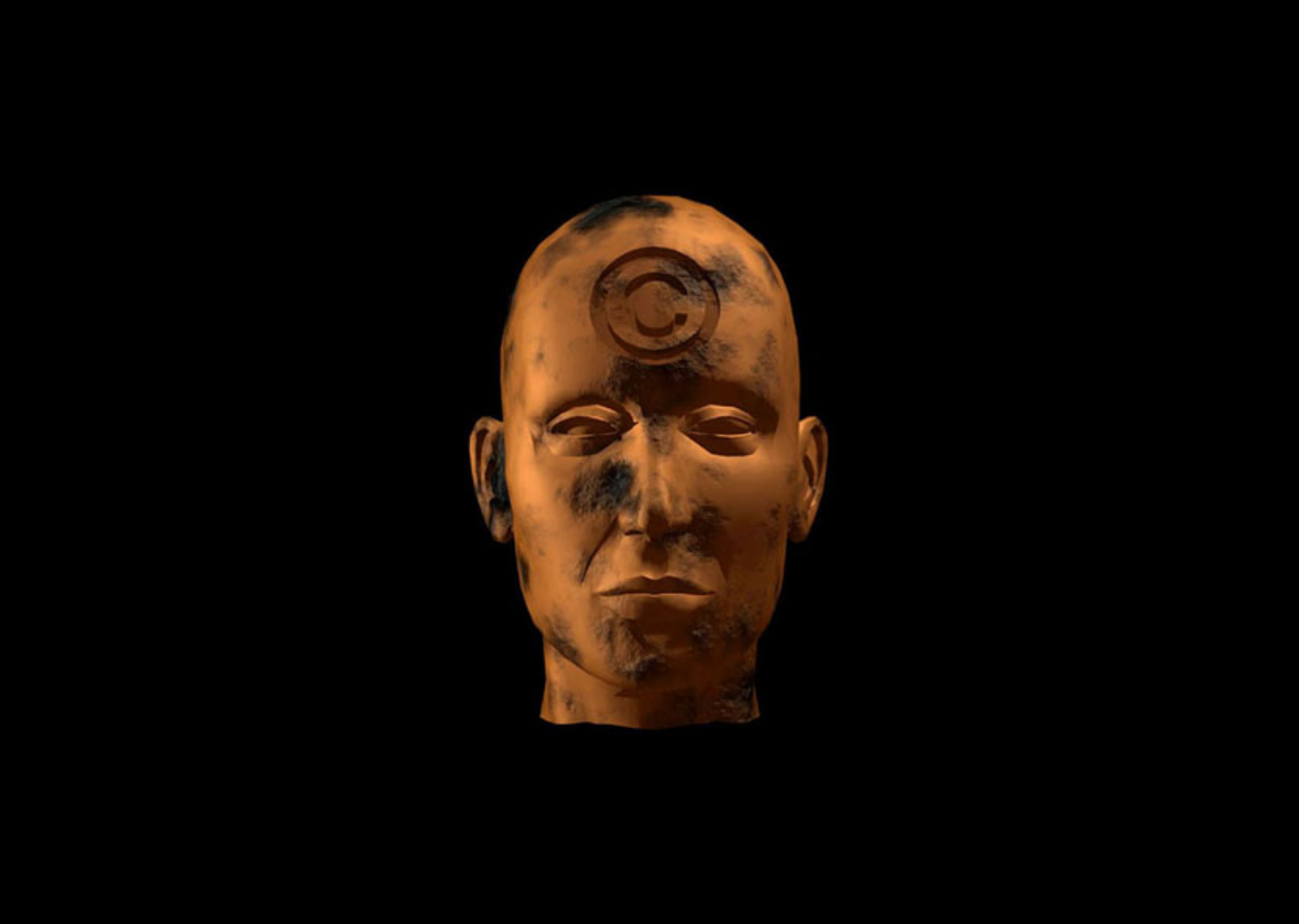Bodies© INCorporated is an investigation into social psychology and group dynamics, actualized in corporate structure. It is a collaborative project on many levels, from the team of artists implementing it, to the actively participating audience attempting to gain shares in the body of work. At surface, Bodies INCorporated is a tongue-in-cheek commentary on some of the more obvious contradictions of corporate culture, particularly for those working with art and technology.

At a deeper level, Bodies© INCorporated addresses such issues as the legitimacy of cultural institutions as the only socially sanctioned site for display of art, and the ways in which structures of physical and ephemeral spaces effect our collectively embodied behaviour. From within computer networks we constantly project our selves, and play complicated identity survival games.

Initially, the participant is invited to construct a virtual body out of predefined body-parts, textures, and sounds, and gain membership to the larger body-owner community. The main elements of the online site are three constructed environments (subsidiaries of Bodies© INCorporated), within which different sets of activities occur: LIMBO© INCorporated, a gray, rather nondescript zone, where information about inert bodies that have been put on hold -- bodies whose owners have abandoned or neglected them -- is accessed; NECROPOLIS© INCorporated, a richly textured, baroque atmosphere, where owners can either look at or choose how they wish their bodies to die; and SHOWPLACE!!!© INCorporated," where members can participate in discussion forums, view star/featured bodies of the week, bet in the deadpools, and enter "dead" or "alive" chat sessions.

> Project Description Board of Directors Sponsors Genealogy News & Reviews

> Events occurring within each of the zones ignite a range of emotional responses, and raise a variety of issues related to online community dynamics. For example, how does the graphic representation of the body amplify our relationship to it? What sort of psychological commitment and attachment do owners exhibit toward their "virtual" bodies? What happens when people find out that, with neither their knowledge nor participation, their body has been publicly altered in some way? How does the body become a source of pleasure and anxiety as it moves through changes and permutations out of the hands of the owner? What sort of emotional dynamics result from bodies being displayed as public spectacle? These are the types of questions Bodies© INCorporated actively explores.

> Bodies© INCorporated, a collaborative project directed and produced by Victoria Vesna, is a public space on the web that occasionally emerges in the physical realm. It was exhibited from July 8 to August 11 at two network-linked sites -- The Contemporary Art Center (for a show entitled "The Bridge"), and The Ernest N. Morial Convention Center (for SIGGRAPH 96), both

## Information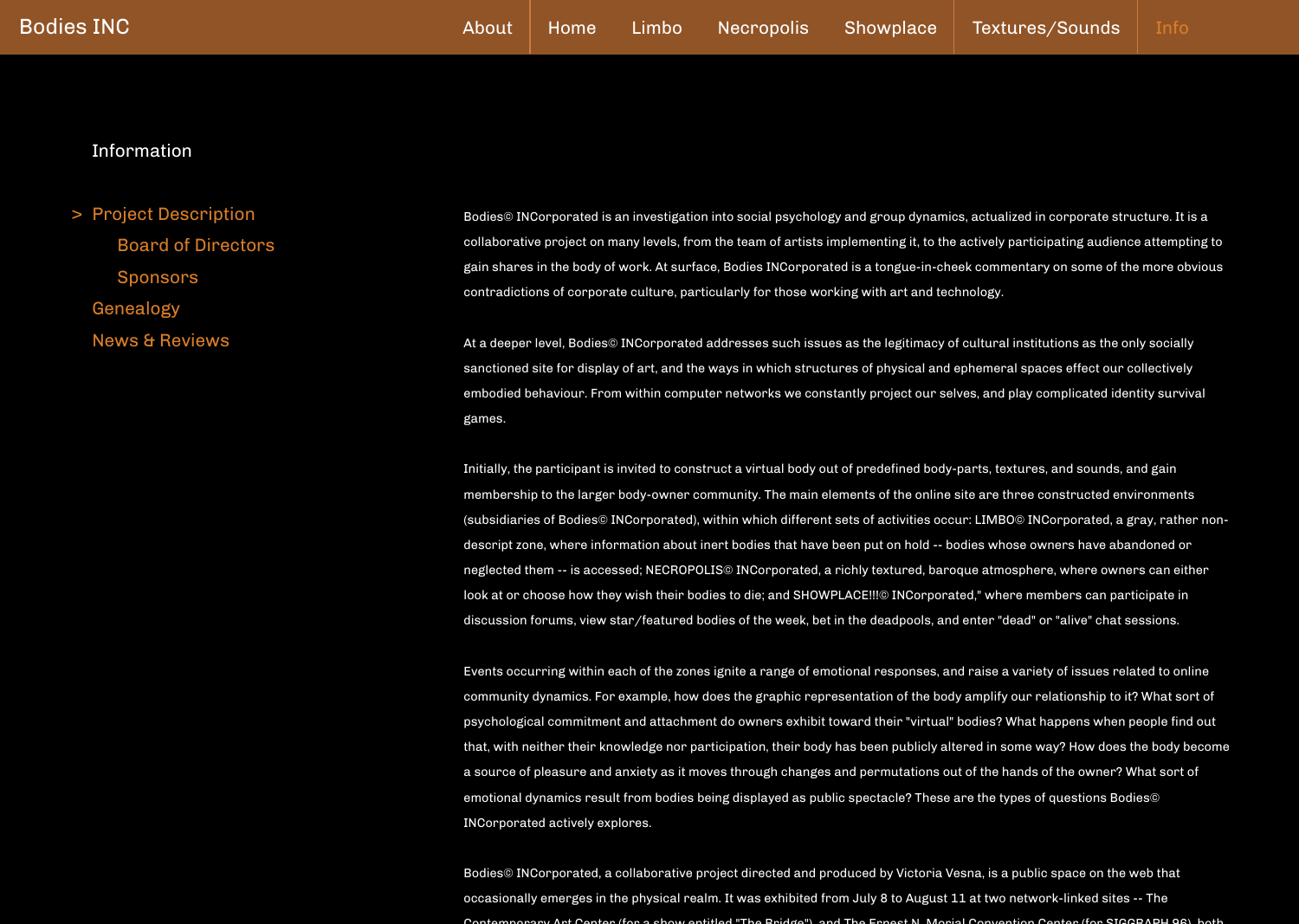| <b>Bodies INC</b><br>About   Home |  |
|-----------------------------------|--|
|-----------------------------------|--|

Home is a gated community plugged into the surrounding chaos via various surveillance cameras and teams of journalists, who venture out to record the status of a separate existence. This DAILY NEWS is important to the Bodies© INCorporated community, as it reinforces the significance of the stringent rules and regulations that Members have to abide by in order to enjoy a sense of peace and security. Home, INCorporated in 1995, possesses an architecture that hovers somewhere between a circuit board and Disneyland. Realize that your total autonomy is itself anything but an exclusive fiction. "Decency" is defined in strict codes in the virtuality of the material realm; SURVEILLANCE is firmly established, and privacy demolished. However, you do have the option of ESCcape, or the ability to create your own personal space.

Be aware, there are rigid codes of conduct members must follow in order to retain active membership within the Body Owner community. The hierarchy is strictly undefined. The conceptual programmers (also functioning as systems administrators) are the ArchiTexts writ large, who at any moment may penetrate Members' personal space to inspect their actions. they are equivalent to the idea of God/dess. The administrators of the representational realm, are the unquestionable ArchiTexts writ small. They are in charge of checking spaces, tracking usage, and bestowing permissions. The Builders are privileged members who have earned the right to access the source code required for erecting your world.

Sounds of Home

Home

## **Bodies<sup>®</sup> INCorporated**